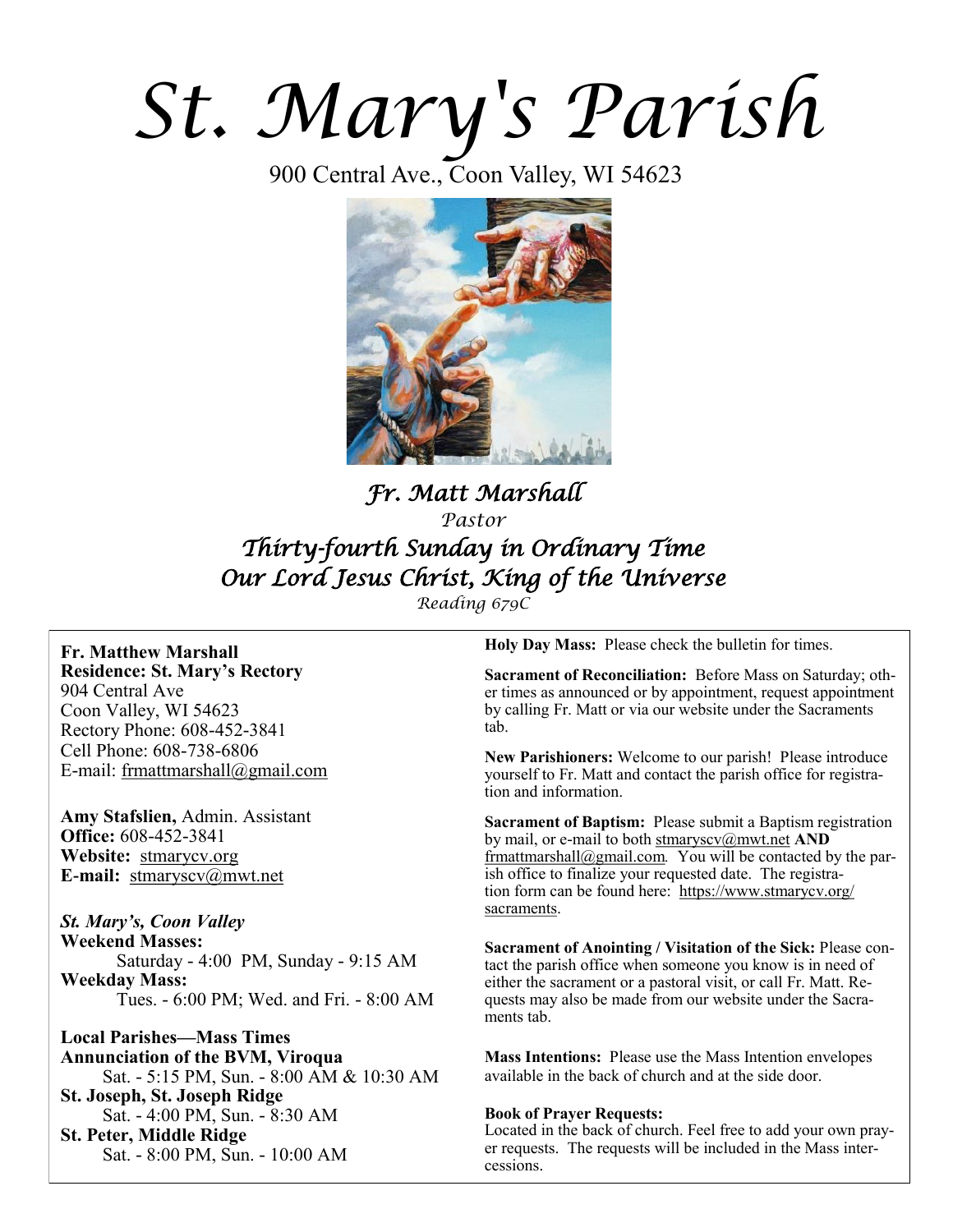## *St. Mary's Parish, Coon Valley, WI 34th Sunday in Ordinary Time-Christ the King*

**—————————————————————————–———–-——–--—————————————–—**

#### **SUNDAY, NOVEMBER 24, 2019**

- 1) 2 Samuel 5:1-3
- 2) Colossians 1:12-20
- 3) Luke 23:35-43

FOCUS: Today we celebrate Jesus, preeminent over all creation yet always bestowing his love and forgiveness.

Jesus, *the image of the invisible God*, is preeminent over all creation and head of the Church. On this solemnity, we recognize that Jesus Christ is King, but we also know that our loving Savior shows us compassion and mercy, as he showed to the good thief.

#### LITURGY OF THE WORD

In the first reading, the tribes of Israel anoint David, their shepherd, as king. In the reading from Colossians, Paul writes of the incredible glory of Jesus, firstborn of all creation, head of the Church, and preeminent over all creation. In the Gospel, Jesus shows his compassion and mercy by assuring the good thief of his entrance into his kingdom.

| Giving Last Week                         | Week 46                     | 11/17/2019  |
|------------------------------------------|-----------------------------|-------------|
| Adult Envelopes \$2,122.00 Needed Weekly |                             | \$1,900.00  |
| Offertory                                | \$203.15 Received This Week | \$2,857.84  |
| Beq. & Mem.                              | $$500.00$ YTD Needed        | \$70,400.00 |
| Amazon Smile                             | \$32.69 YTD Received        | \$73,118.35 |
| <b>Total</b>                             | \$2,857.84 Difference       | 2,718.35    |
| Military                                 | \$402.00 38 Adult Env       |             |



## Mass Intentions

We have the following dates available for the next few months: Dec. 3, 4, 6, 12, 13, & 17. Jan. 3, 7, 8, 15, 16, 17, 21, 22, 24, **25,** 28, 29, & 31. Please use the Mass Intention Envelopes located in the back and by the side door to request a Mass. Thank you.

| Nov. 23 - 7:30 PM $\sim \frac{1}{l}$ Maria Rabotski |  |
|-----------------------------------------------------|--|
|-----------------------------------------------------|--|

- Nov. 24 9:15 AM  $\sim$  Our Parish Family
- Nov. 26 8:00 AM  $\sim$  Our Parish Family
- Nov. 27 8:00 AM  $\sim$  Our Parish Family
- Nov. 29 8:00 AM ~ NO MASS

Nov. 30 - 4:00 PM ~ †Edward and Anna Kerska

Dec. 01 - 9:15 AM  $\sim$  †Allen and Mercedes Christen

#### Next Week in Service

If you are not able to be at the Mass scheduled below, please find a substitute. Thank you

|                               | <b>Sat., Nov. 30</b><br>4:00 PM       | Sun., Dec. 1<br>9:15 AM |  |
|-------------------------------|---------------------------------------|-------------------------|--|
| Servers:                      | <b>VOLUNTEERS</b>                     | <b>VOLUNTEERS</b>       |  |
| Reader (s):                   | Jeana LeJeune                         | Pat Baranczyk           |  |
| Communion<br>Minister $(s)$ : | Virginia Nerison                      | Sue Humfeld             |  |
| Ushers:                       | Andy LeJeune and                      | Dave Humfeld and        |  |
|                               | Volunteer                             | Volunteer               |  |
| Money                         | Loree Nickelotti and Rodney and Kathy |                         |  |
| Counters:                     | Berg                                  |                         |  |



#### As of  $11/21/2019$  Total Pledged Total Payments Pledged/Paid  $$6,905.00$   $$6,255.00$ Target Amount \$11,755.00 \$11,755.00 **Amt Over Target (\$4,850.00) (\$5,500.00)** Percent Pledged: 58.74%, Percent Received: 53.21% Number Contributing 21 Annual Appeal 2019-20 Thank you to everyone who has donated thus far. We are on our way! There are extra cards and envelopes near the church doors, or you may also donate online at: https://diolc.org/donate-online, under Designation, choose: 2019 (445) St. Mary Parish. Keep in mind that any money donated above our goal is returned to our parish untaxed by the Diocese!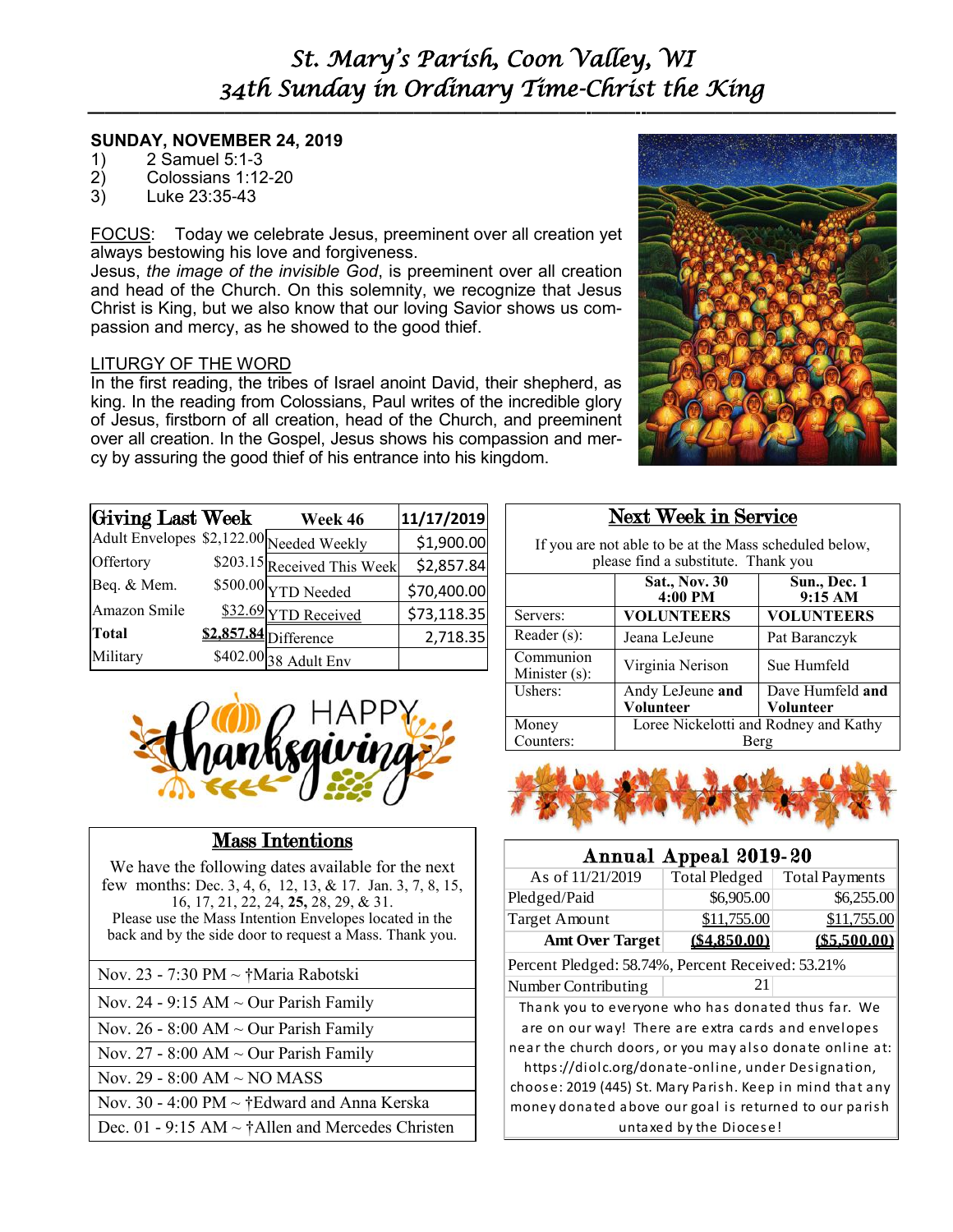## Parish Announcements

#### **Nov. 27~Thanksgiving Worship and Pie Fest**

All are invited to join the Ecumenical Thanksgiving Eve Worship and Pie Fest on Wednesday, November 27 at Coon Valley Lutheran Church. Worship is at 7:00 PM, with pie and coffee in the dining hall following the service.

#### **Local Thanksgiving Mass Opportunities**

Wed. Nov. 27-St. Peter Parish, Middle Ridge, 7:00 PM Wed. Nov. 28-Annunc. Of the BVM, Viroqua, 8:00 AM - St. Joseph Parish, St. Joseph Ridge, 8:30 AM

#### **Dec. 4, 11, & 18 ~ Prayer Opportunity**

Advent is fasting approaching! This Advent our parish will have an extra opportunity of prayer offered through The Liturgy of the Hours; the prayer of the Church meant to welcome God into the various hours of the day. **We will offer Vespers, or Evening Prayer, Wednesday at 6:45 PM on December 4th, 11th, and 18th.** Please consider coming to experience this form of prayer from our Church's tradition. The prayers last about 20 min. Prayer books are provided, but you can look at the prayers online at: [http://www.liturgies.net/Liturgies/](http://www.liturgies.net/Liturgies/Catholic/loh/advent/week1wednesdayep.htm) [Catholic/loh/advent/week1wednesdayep.htm.](http://www.liturgies.net/Liturgies/Catholic/loh/advent/week1wednesdayep.htm)

#### **PCCW News:**

#### **Craft Show—Dec. 7, 8:00 AM-1:30 PM**

*Advertising-*Please help advertise by distributing the flyer in the community. Extra flyers are on the back table.

*Bake Sale* during the Craft Show: Each parish family is asked to donate \$15.00 worth of baked goods to the bake sale. Drop off is Friday evening from 6:00 to 8:00 PM or Sat morning. If unable to donate baked goods, cash donations accepted.

Please make homemade items. Norwegian or Christmas baked goods are especially sought after and sell very well.

Coon Valley Village Hall. *Confirmation students and older Religious Education students* are highly encouraged to assist. 8:00 PM

#### **Join Us at the Christkindlemarkt**

The Shrine of Our Lady of Guadalupe will be hosting their annual Christkindlemarkt December 14-15, 2019. **Any parishioners who would like to meet as a group for the brunch on Saturday, December 14 must sign up in the back of church so reservations can be made.** The group will meet at parishioners. All are welcome, including guests! 11:00AM. in the main entrance. The cost of the brunch is \$14.95 and will be paid for at the door. *Please sign up by December 8* or earlier. The tradition of holding Christmas markets *Amazon Smile* is the charitable arm of Amazon.com, please during the season of Advent originated in Germany in the mid-choose St. Mary's Parish every time you make a purchase 16th Century. This year's market will include many handcraft- through Amazon Smile. Log in to: [amazon.com/smile](http://amazon.com/smile) and click ed items, delicious baked goods, German buffet, live nativity, the word "supporting" under the search bar. You can search for Christmas carolers, a cozy fire, and much more. The market St. Mary's by typing, "St. Mary Parish Coon Valley" **or simply**  will be open from 10:00AM. -4:00PM. each day.

#### **Christmas Mass Liturgical Ministry Sign Up**

If you are an Usher, Reader, Communion Minister or Altar Server and are able to help with Christmas Masses, please sign up in the back of church. Thank you.

#### **Christmas Flower Donations**

If you wish to donate toward the Christmas Flowers, please use the envelopes located at the church entrances/exits. Return the envelope by dropping in the collection basket. Thank you!

#### **Calendars and Contribution Envelopes for 2020**

Please pick up your 2020 Contributions envelopes from the back of church, if you do not have a box and would like one, please call the Rectory at 608-452-3841. Also available are the 2020 Liturgical Calendars, sponsored by the PCCW.

#### **Mass Cancellation Policy/Snow Removal**

If school is cancelled, delayed, or dismissed early please consider Mass cancelled for that weekday. If you are able-bodied and finish with your own snow removal with some energy remaining, please call over here to St. Mary's to see if Fr. Matt needs further help with snow removal from our parish grounds.

#### **Stroke: Overcoming My Worst Nightmare**

We can be very proud of one of our parishioners, Sara Anderson. She just released a book called Stroke: Overcoming My Worst Nightmare. It takes courage to share one's own story, but I am always appreciative when others do. Often helps me to find new perspective for my own life. Perhaps Sara's story would be a help to you in yours. More information is available on cards in the back of church.

#### **Accepting Mass Intentions for 2020**

Have that special date you want to reserve for a loved one? Please use the Intention Envelopes located at the back of church and the side door to submit your requests for 2020.

#### **CV Lions Tree Lighting Food Pantry Fundraiser**

*Volunteers* needed to assist with set up for the Show at the Last year St. Mary's parishioners and the Men's Club contribut-Dec 5th is set up for tables and chairs at 7:00 to 8:30 PM. Dec back of church. The collection runs the weekend of Nov. 2-3 6th is set up for vendors, kitchen and bake sale from 6:00 to until the weekend of Dec. 21-22. Please be generous and help ed a total of \$701.00!!! Our goal is to raise \$1.00 more this year. To contribute use the food pantry collection basket in the us and the Lions' reach our goals. **(The Vernon County Food Pantry is able to purchase \$18 worth of food for every \$1 that is donated!!!)**

> **Donut Sunday—January 12th** to Welcome our New Parish Members from the past year. Please join us downstairs for some fresh donuts and beverages, and get to know your fellow

#### **Order Anything on Amazon? Use Amazon Smile!**

**click the link on our parish website: <stmarycv.org>**